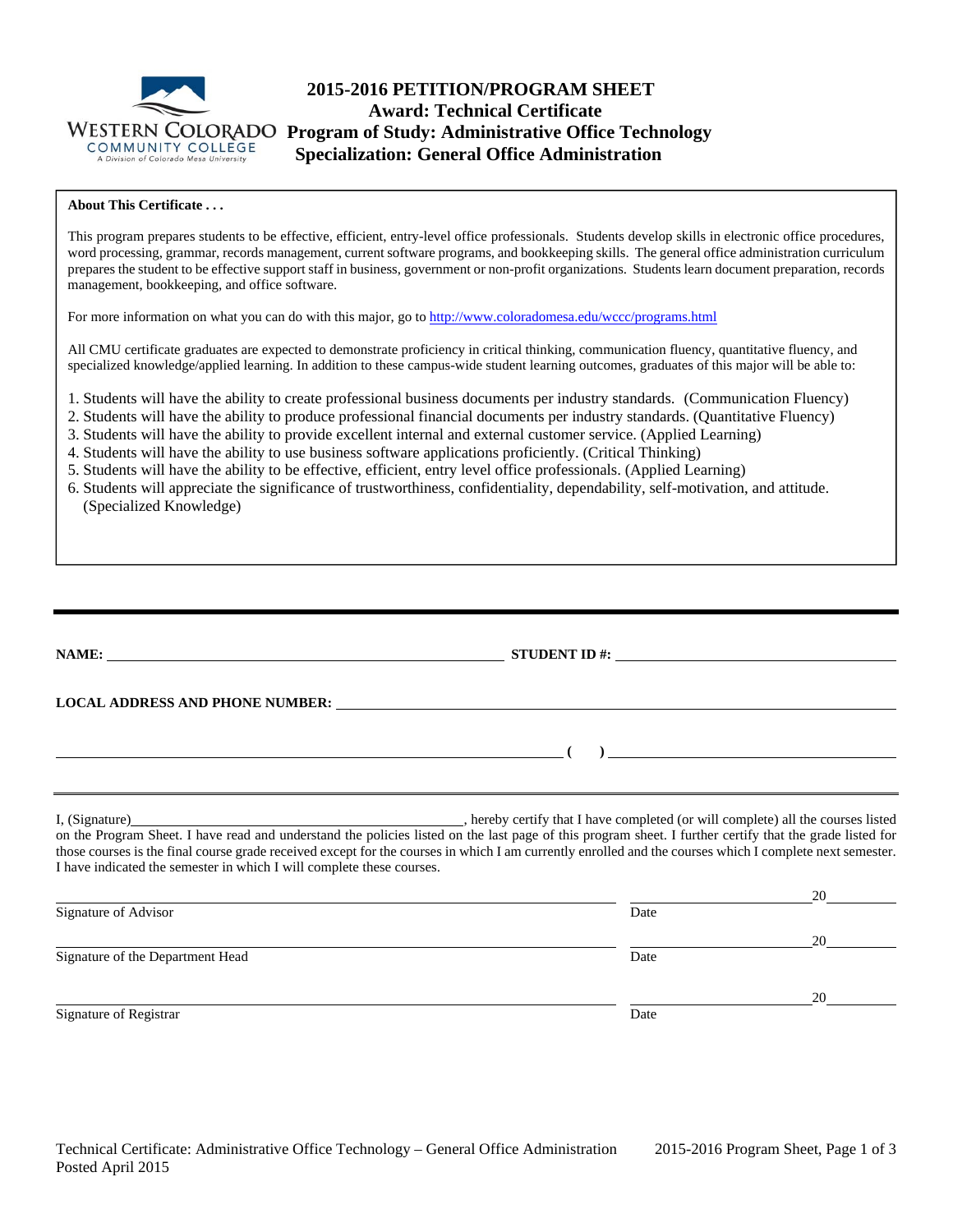### **Students should work closely with a faculty advisor when selecting and scheduling courses prior to registration.**

#### **DEGREE REQUIREMENTS:**

- <sup>2</sup> 2.00 cumulative GPA or higher in all CMU coursework and a "C" or better must be achieved in each course which comprises the area of emphasis or specialization.
- Pre-collegiate courses (usually numbered below 100) cannot be used for graduation.
- Program sheets are for advising purposes only. Because a program may have requirements specific to the degree, check with your advisor for additional guidelines, including prerequisites, grade point averages, grades, exit examinations, and other expectations. It is the student's responsibility to be aware of, and follow, all guidelines for the degree being pursued. Any exceptions or substitutions must be approved by the faculty advisor and/or Department Head. Courses related to teacher licensure must also be approved by the Teacher Education Dept.
- When filling out the program sheet a course can be used only once.
- See the "Undergraduate Graduation Requirements" in the catalog for additional graduation information.

## **TECHNICAL CERTIFICATE: ADMINISTRATIVE OFFICE TECHNOLOGY – GENERAL OFFICE ADMINISTRATION**

(32 semester hours)

| Course No Title                                        |                                |   | Sem.hrs Grade Term/Trns |
|--------------------------------------------------------|--------------------------------|---|-------------------------|
| <b>Core Classes</b>                                    |                                |   |                         |
| OFAD <sub>101</sub>                                    | Office Bookkeeping             | 3 |                         |
| OFAD <sub>105</sub>                                    | Ten Key                        | 2 |                         |
| <b>OFAD 153</b>                                        | <b>Word Processing</b>         | 3 |                         |
| OFAD <sub>201</sub>                                    | Office Procedures              | 3 |                         |
| OFAD 202                                               | Records Management             | 3 |                         |
| <b>OFAD 206</b>                                        | Computerized Bookkeeping       | 3 |                         |
| OFAD <sub>208</sub>                                    | Spreadsheets                   | 3 |                         |
| OFAD <sub>267</sub><br>Presentation, Publishing & Desk |                                |   |                         |
|                                                        | <b>Top Management Software</b> | 3 |                         |
| <b>OFAD 269</b>                                        | Complete PC Database           | 3 |                         |
| <b>OFAD</b>                                            | Elective                       | 3 |                         |
| OFAD                                                   | Elective                       |   |                         |

| <b>OFAD Electives</b> |                                        |               |
|-----------------------|----------------------------------------|---------------|
| OFAD <sub>120</sub>   | Internet and Social Networking         | 3.            |
| <b>OFAD</b> 125       | Multimedia and Web Editing             | 3             |
| OFAD 291              | Service Learning                       | $\mathcal{R}$ |
| OFAD 221              | Voice Recognition and Business Editing | 3             |

# **SUGGESTED COURSE SEQUENCING FOR THE TECHNICAL CERTIFICATE WITH A PROGRAM OF STUDY IN ADMINISTRATIVE OFFICE TECHNOLOGY – SPECIALIZATION IN GENERAL OFFICE ADMINISTRATION**

This is a recommended sequence of course work. Certain courses may have prerequisites or are only offered during the Fall or Spring semesters. It is the student's responsibility to meet with the assigned advisor and check the 2 year course matrix on the Colorado Mesa website for course availability.

| <b>First Semester</b> |                          | <b>Hours</b> | <b>Second Semester</b> |                          | <b>Hours</b>   |
|-----------------------|--------------------------|--------------|------------------------|--------------------------|----------------|
| OFAD <sub>153</sub>   | <b>Word Processing</b>   |              | OFAD 201               | <b>Office Procedures</b> | 3              |
| OFAD 202              | Records Management       | 3            | <b>OFAD</b>            | Elective                 | 3              |
| OFAD 101              | Office Bookkeeping       | 3            | OFAD 206               | Computerized Bookkeeping | 3              |
| <b>OFAD</b>           | Elective                 | 3            | OFAD 105               | Ten Key                  | 2              |
| OFAD 267              | Presentation, Publishing |              | OFAD <sub>269</sub>    | Complete PC Database     | $\overline{3}$ |
|                       | & Desk Top Management    |              |                        |                          | 14             |
|                       | Software                 | 3            |                        |                          |                |
| OFAD 208              | Spreadsheets             | 3<br>18      |                        |                          |                |